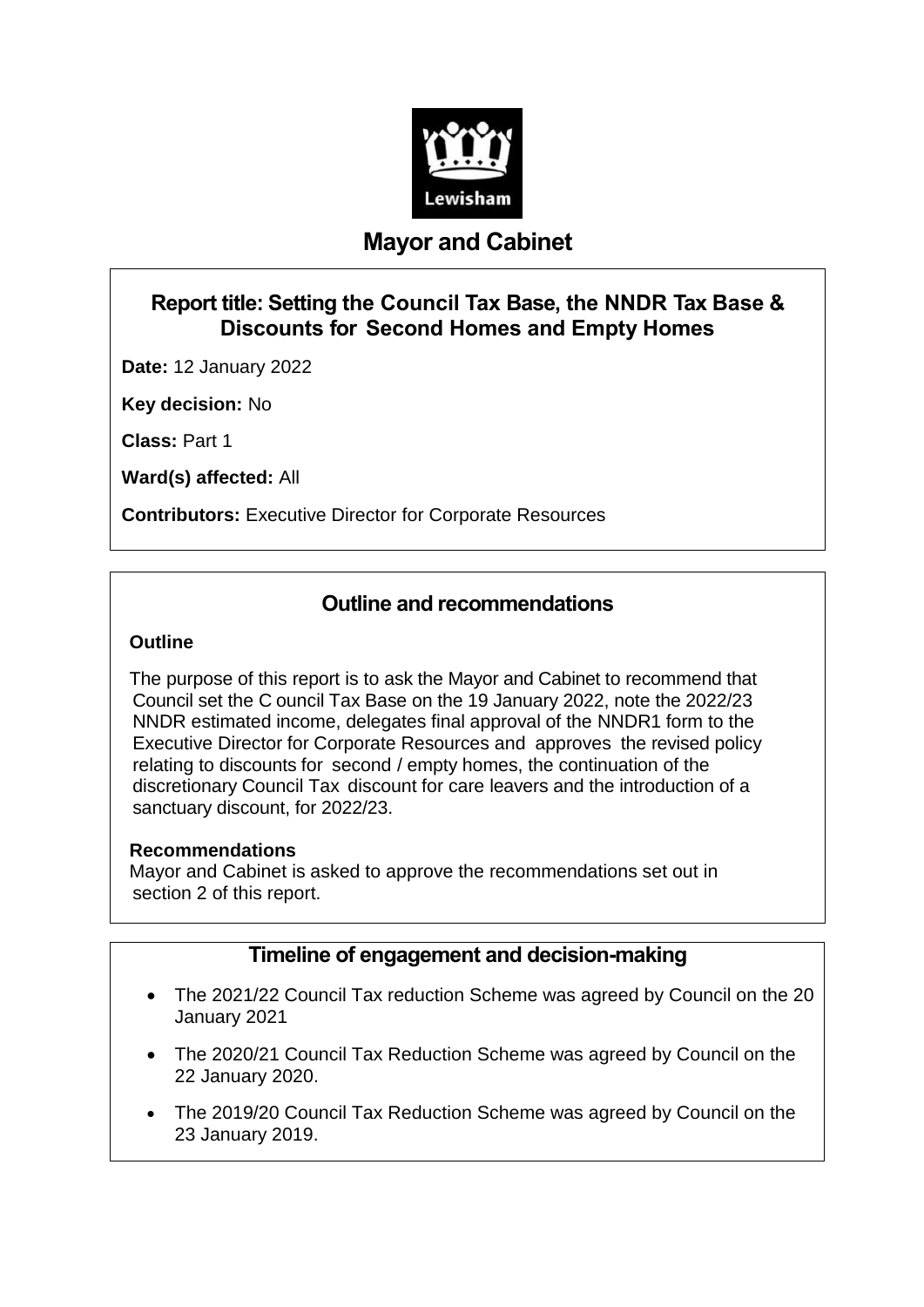## **1. Summary**

- 1.1 This report sets out the statutory calculations required in order to set the Council Tax Base and estimates the National Non-Domestic Rates (NNDR) tax base for 2022/23. The Council Tax Base and NNDR estimates are statutory obligations and are key elements in setting the General Fund revenue budget.
- 1.2 The report provides information on the Council Tax Base. There are also a series of discretionary powers which allows the Council to grant and vary discounts for various types of properties with the aim of bringing as many as possible back into use as soon as possible. These are set out in section five of this report.
- 1.3 The Council also has the ability to offer discretionary discounts to individuals, groups of individuals or, households but the cost is borne by all other Council Tax payers. The report recommends the continuation of the discretionary Council Tax discount of 100% for care leavers, and the introduction of a 25% sanctuary discount to residents currently in receipt of a single person discount who accommodate a refugee in their home, as set out in section six of this report.
- 1.4 The report recommends that the Council Tax Base for 2022/23 be agreed at 88,904.9 Band D equivalent properties, based on an assumed collection rate of 95.0%. The current Council Tax Base is 88,614.2 Band D equivalent properties based on an assumed collection rate of 95%. Details of the Council Tax Base, its calculation and the estimated collection rate are set out in sections six, seven, and eight of this report.
- 1.5 The NNDR1 return, which estimates the annual business rates yield, is currently being completed and is due to be submitted to the Department of Levelling Up, Housing and Communities (DLUHC) by the end of January 2022. There will be further updates that affect the values on this return over the coming weeks before the submission deadline, including recent announcements of further reliefs for 2022/23. It has therefore been necessary to provide an estimated income value. On this basis, the provisional NNDR net yield figure for 2022/23 is £70m.
- 1.6 The requirements pertaining to the NNDR Base for 2022/23 are set out in section ten of this report.
- 1.7 The Council, at the full Council meeting on the 20 January 2021, agreed no changes to the Council Tax Reduction Scheme (CTRS) for 2021/22 and Council is now asked to agree that no changes be made for 2022/23, i.e. eligible claimants will need to make a minimum contribution of 25% towards their council tax. The impact of implementing this is set out in section ten.

## **2. Recommendations**

# **Is this report easy to understand?**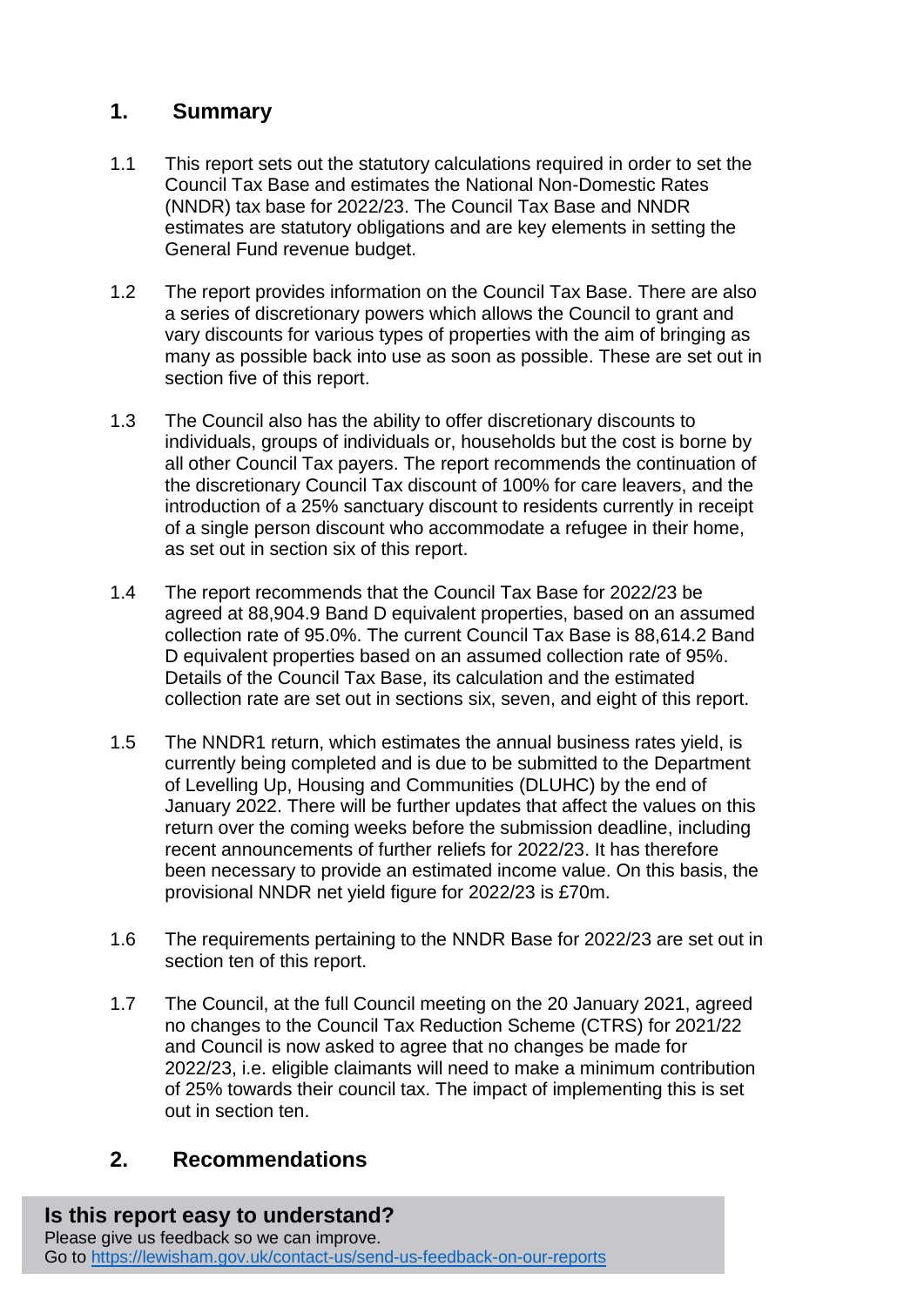- 2.1 Mayor and Cabinet is asked to:
- 2.2 note the Council Tax Base calculation for 2022/23, as set out in the annual Council Tax Base government return, attached at Appendix A;
- 2.3 recommend Council agree a Council Tax Base of 88,904.9 Band D equivalent properties for 2022/23;
- 2.4 recommend Council agree a budgeted Council Tax collection rate of 95.0%;
- 2.5 recommend Council agree no changes be made to the Council Tax Reduction Scheme (CTRS) for 2022/23, that eligible claimants make a minimum contribution of 25% towards their council tax;
- 2.6 recommend Council approve the continuation of the discretionary Council Tax discount of 100% for care leavers up to the age of 25, as set out in section five of this report;
- 2.7 recommend Council agree that the existing policy of a 0% discount for second homes for 2020/21 be continued for 2022/23, as set out in section five of this report;
- 2.8 recommend Council agree that the existing policy of a 0% discount for empty homes Class A (an empty property undergoing structural alteration or major repair to make it habitable) be continued, as set out in section five of this report;
- 2.9 recommend Council agree that the existing policy of a 100% discount awarded for a period of four weeks and then a 0% discount thereafter, for empty homes – Class C (a substantially empty and unfurnished property) be continued, as set out in section five of this report;
- 2.10 recommend Council agree that the existing Long Term Empty Property homes premium of 100% for properties empty between 2 and 5 years, and 200% for those empty for over five years continues, and introduce a 300% premium for properties that remain empty for 10 years or more, as set out in section five of this report;
- 2.11 recommend Council agree the introduction of a 25% 'sanctuary' discount to ensure residents eligible for a single person discount are not financially worse off as a result of housing a refugee, as set out in section five of this report;
- 2.12 note the proposed 2022/23 National Non Domestic Rate (NNDR) estimated net yield of £70m, based on current information available and excluding any potential additional Covid reliefs or rateable value changes.

#### **Is this report easy to understand?** Please give us feedback so we can improve. Go to<https://lewisham.gov.uk/contact-us/send-us-feedback-on-our-reports>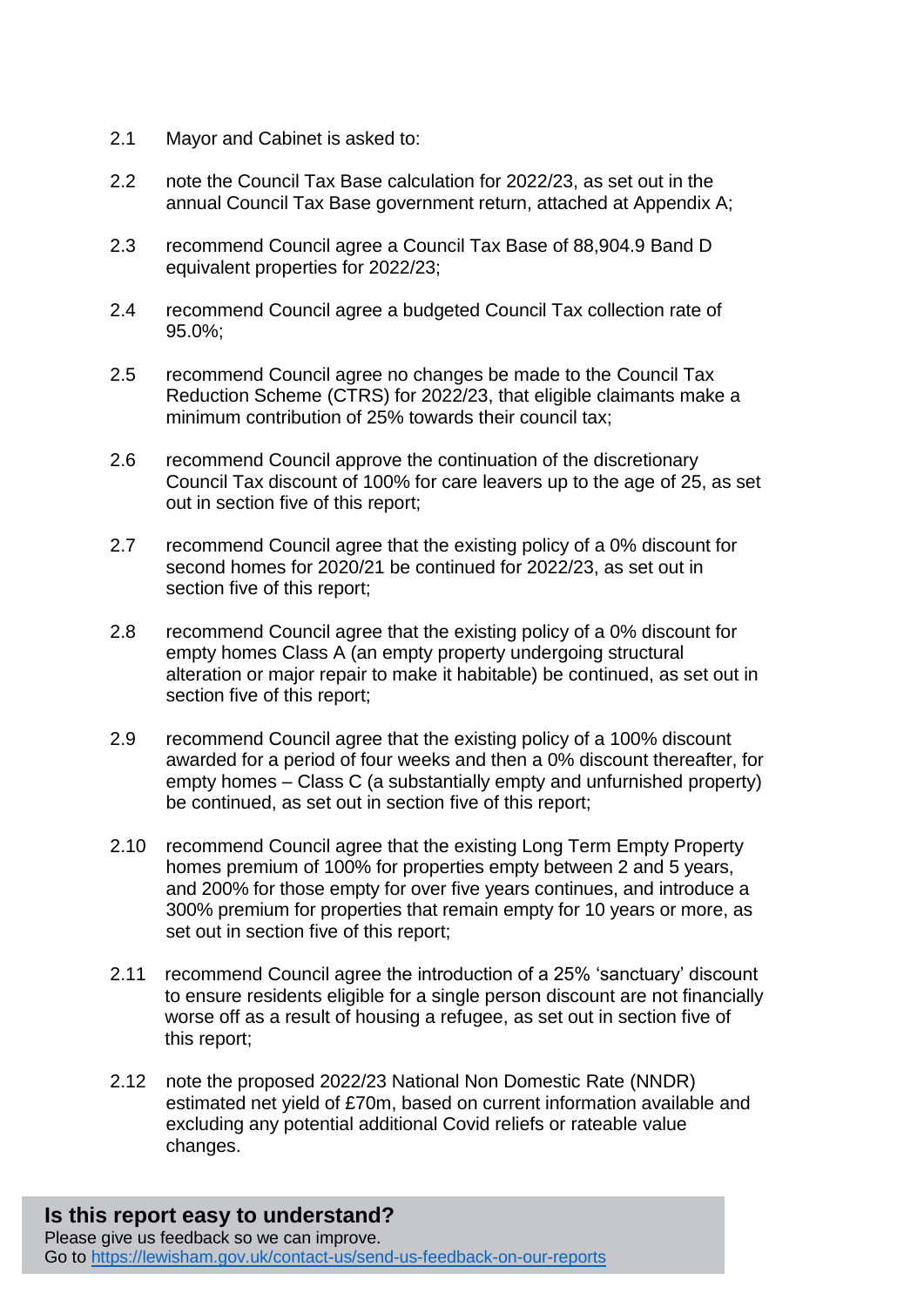2.13 recommend Council agree to delegate the approval of the final 2022/23 NNDR1 form to the Executive Director for Corporate Resources for submission by the deadline of 31 January 2022.

## **3. Policy Context**

3.1 The Council's strategy and priorities drive the Budget with changes in resource allocation determined in accordance with policies and strategy. The Council launched its new Corporate Strategy in 2019, with seven corporate priorities as stated below:

#### Corporate Priorities

- **Open Lewisham** Lewisham will be a place where diversity and cultural heritage is recognised as a strength and is celebrated.
- **Tackling the housing crisis**  Everyone has a decent home that is secure and affordable.
- **Giving children and young people the best start in life Every child** has access to an outstanding and inspiring education, and is given the support they need to keep them safe, well and able to achieve their full potential.
- **Building and inclusive local economy -** Everyone can access highquality job opportunities, with decent pay and security in our thriving and inclusive local economy.
- **Delivering and defending health, social care and support** Ensuring everyone receives the health, mental health, social care and support services they need.
- **Making Lewisham greener**  Everyone enjoys our green spaces, and benefits from a healthy environment as we work to protect and improve our local environment.
- **Building safer communities**  Every resident feels safe and secure living here as we work together towards a borough free from the fear of crime.
- 3.2 As the Council seeks to support the borough and its businesses and residents through the pandemic and beyond, this recovery is based on the four key themes of Future Lewisham, these are:
	- A Greener Lewisham;
	- A healthy and well future;
	- An economically sound future; and
	- A future we all have a part in.
- 3.3 The setting of the Council Tax Base, collection rate, the Council Tax Reduction Scheme and the various discounts to properties will directly support the theme of an economically sound future for the borough and its residents.

## **4. Background**

## **Is this report easy to understand?**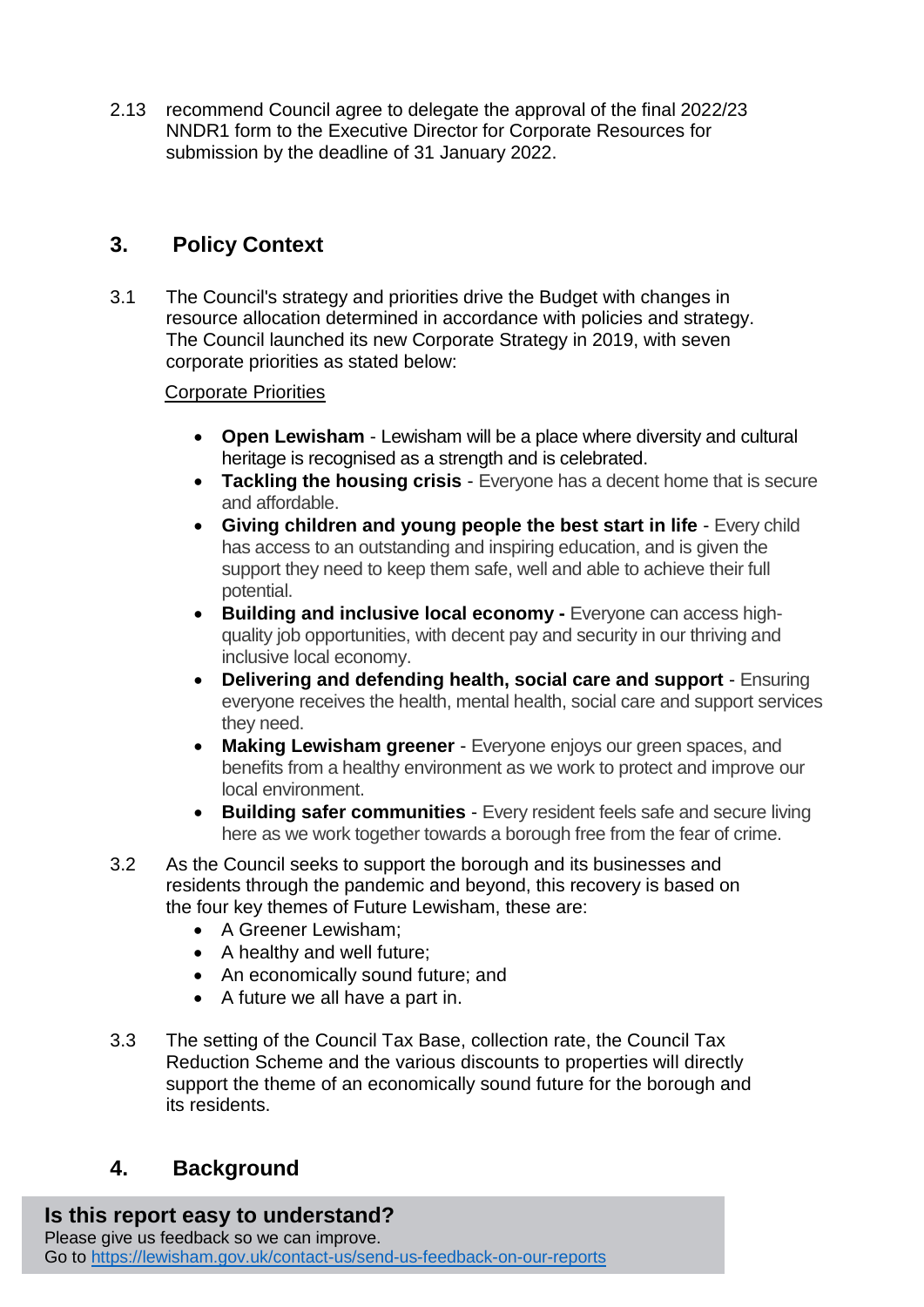- 4.1 The calculation of the Council Tax Base has been prepared in accordance with the regulations 'Local Authorities (Calculation of Council Tax Base) Regulations 2012 (SI: 2012: 2914)' which came into force on 30 November 2012, to ensure the calculation of the Council Tax Base takes account of local council tax reduction schemes. These regulations specify the formulae for calculating the tax base, which is detailed in sections six and seven of this report.
- 4.2 The purpose of this calculation is to set the Council's Tax Base and not the Council Tax itself. The Council Tax will be set at the meeting of full Council on 2 March 2022 as part of setting the Council's annual budget.
- 4.3 The Council Tax Base is defined as the number of Band D equivalent properties in a local authority's area. An authority's Tax Base is taken into account when it calculates its Council Tax. It is calculated by adding together the 'relevant amounts' (the number of dwellings) for each valuation band, then multiplying the result by the Council's estimate of its collection rate for the year. This calculation is set out in section eight of this report.
- 4.4 Members should note that the Welfare Reform Act 2012 abolished Council Tax Benefit in March 2013 and replaced it with the Council Tax Reduction Scheme (CTRS).

### **5. Local Discretion**

- 5.1. The Council has the power and local discretion to grant and vary discounts for different types of properties under Section 11a of the Local Government Finance Act 1992, as amended by the Local Government Finance Act 2003 and the Local Government Finance Act 2012.
- 5.2. The local discretion to grant and vary discounts enables local authorities to create greater financial incentives for owners of empty properties to bring them back into use, either for owner occupation or letting.
- 5.3. Second Homes Currently, local authorities have discretion to offer a discount of between 0% and 50% to owners of second homes. The Council currently offers a 0% discount. It is proposed to retain the 0% discount for 2021/22.
- 5.4. Empty Property Class A exemptions Currently, a discount can be awarded between 0% to 100% at the Council's discretion where the property is undergoing structural alteration or major repairs. The Council is being recommended to retain the 0% discount on these properties.
- 5.5. Empty Properties Class C exemptions Currently, 100% discount is awarded for four weeks to substantially empty and unfurnished properties. After four weeks, the discount ceases and the full charge is applicable. The Council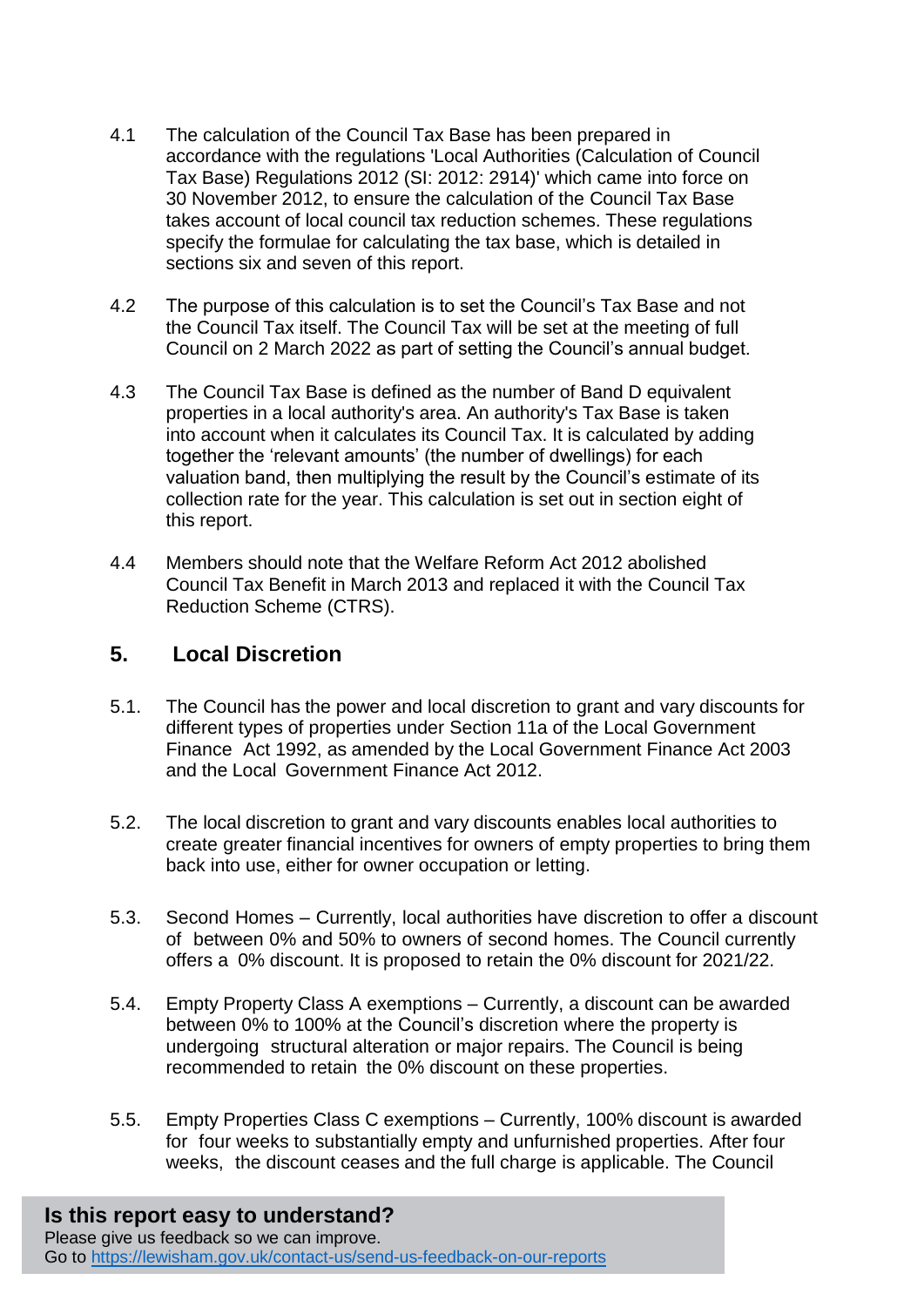wants to encourage properties to be occupied as soon as possible. However, in many cases properties can be empty for a short period during a changeover, especially where the property is let. Amounts due for these short periods would be more difficult to collect. For these reasons, it is recommended that the Council continues to offer a 100% discount for four weeks followed by a 0% discount.

- 5.6. Long Term Empty Properties empty homes premium Section 11 of the Local Government Finance Act 2012 removed the discount for long term empty properties and introduced discretion to charge up to 50% premium on this category of properties. A long term empty home is defined as a dwelling which has been unoccupied and substantially unfurnished for a continuous period of 2 years.
- 5.7. In November 2018 the Act was amended increasing the premium from 50% to 100% effective from 1 April 2019, with further incremental increases in future years. The Council currently charges a premium of 100% additional council tax on properties that have been empty and substantially unfurnished for 2 years but less than 5 years, and 200% additional council tax on properties that have remained empty and substantially unfurnished for 5 years but less than 10 years.
- 5.8. The Council is being recommended to agree the maximum premium of 300% of the standard Council Tax to properties that remain empty and substantially unfurnished for 10 years or more, effective from 1 April 2022. This will mean that the total cost will be 400%, being the standard Council Tax annual charge plus the 300% premium.
- 5.9. The premium is calculated by taking the council tax liability that would normally be levied at the relevant band amount (assuming no other reductions apply ie. single person discount) and adding the additional percentage increase based on the empty property period as set out below:

| Long term empty property criteria giving rise to<br>additional council tax premiums; | <b>Additional council tax premium</b><br>percentage applicable |
|--------------------------------------------------------------------------------------|----------------------------------------------------------------|
| For Properties which have remained empty for at<br>least 2 Years                     | 100%                                                           |
| For Properties which have remained empty for less<br>than 5 Years                    | 100%                                                           |
| For Properties which have remained empty for at<br>least 5 but less than 10 Years    | 200%                                                           |
| For Properties which have remained empty for at<br>least 10 Years                    | 300%                                                           |

5.10. Section 13A(1)(c) of the 1992 Local Government Finance Act 1992 gives local authorities the ability to offer discretionary discounts to individuals, groups of individuals or households encountering exceptional financial hardship. The

# **Is this report easy to understand?**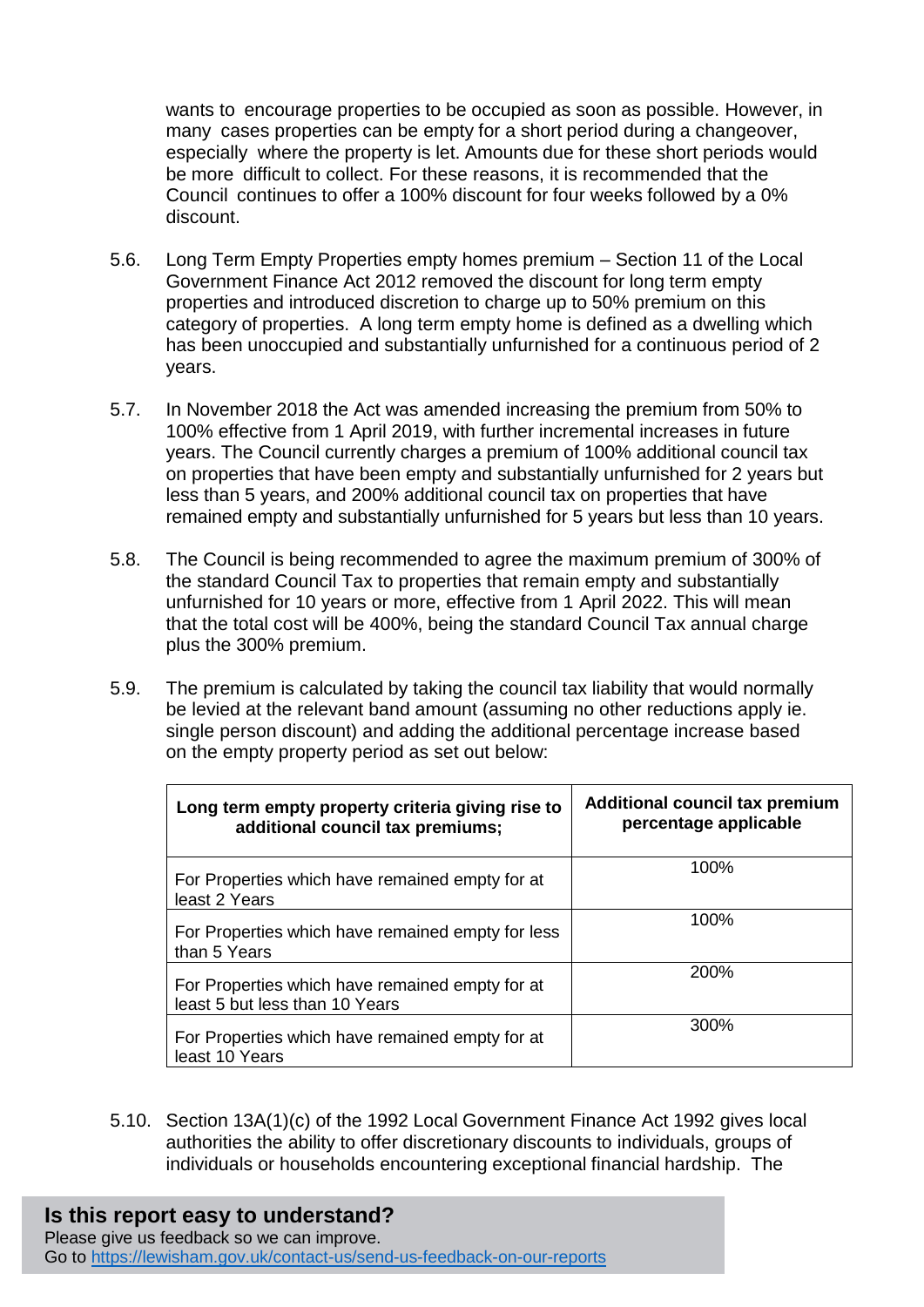legislation allows the Council to reduce or write off a percentage of the amount payable or the entire sum. The cost of the write-off is borne by the remaining Council Tax payers or, the Council budgeting for less Council Tax income.

- 5.11. Since 1 April 2015 this section of the Act has mainly been used to help those impacted by the introduction of the Council's local Council Tax Reduction Scheme. However, from 1 April 2018 the Council introduced a discount for care leavers. The Council, as corporate parent, is committed to improving the life chances of looked after children and care leavers and provides a range of support to children and young people leaving care. The exemption from paying Council Tax up to the age of 25 is seen as a further opportunity to provide financial support to care leavers transitioning from care into independent living. There are currently 248 recipients of the exemption totalling £257k.
- 5.12. As a Borough of Sanctuary the Council is keen to support residents who wish to assist refugees, asylum seekers and migrants who may otherwise be homeless, and ensure that they are not financially worse off as a result of accommodating them. At present, a resident in receipt of a Single Person Discount who provides accommodation to any of the above will lose their 25% concession. The introduction of a local discount specificially for this purpose, will compensate for this loss and ensure residents are not financially penalised through the loss of their existing Single Person Discount.
- 5.13. Refugees At Home support people who wish to accommodate refugees or asylum seekers, they supported 219 placements across London in 2020-21. Had the total number been equally spread across the Capital only 6 placements would have been made in Lewisham (of the 12 inner London Boroughs that would amount to around 18 placements per year).
- 5.14. The people this will help are:
	- People who have been granted refugee status following a successful asylum application (or others in similar circumstances who have been permitted to remain in the UK) but who then have to vacate their housing within 28 days, a period of time which is considered too brief to secure employment or alternative accommodation.
	- Asylum seekers, meaning people who have applied for asylum and whose application is ongoing. This includes people who have arrived in the UK informally and reported to the Home Office.
	- People who have been refused asylum and are appealing. This includes people of a range of nationalities, including Syrians, Iraqi, Afghani and Somali.
- 5.15. The Sanctuary discount will only be awarded to those residents who accommodate a refugee via Refugees At Home or another similarly recognised organisation. This will have the advantage of pre-assessment and verification of the individual's status, and ensure any resident in this situation is receiving support from a recognised organisation. Residents who accommodate a refugee via another route and are in jeopardy of losing their single person discount will be signposted to Refugees At Home.
- 5.16. It should be noted that approximately 22% of any additional Council Tax income

**Is this report easy to understand?** Please give us feedback so we can improve. Go to<https://lewisham.gov.uk/contact-us/send-us-feedback-on-our-reports>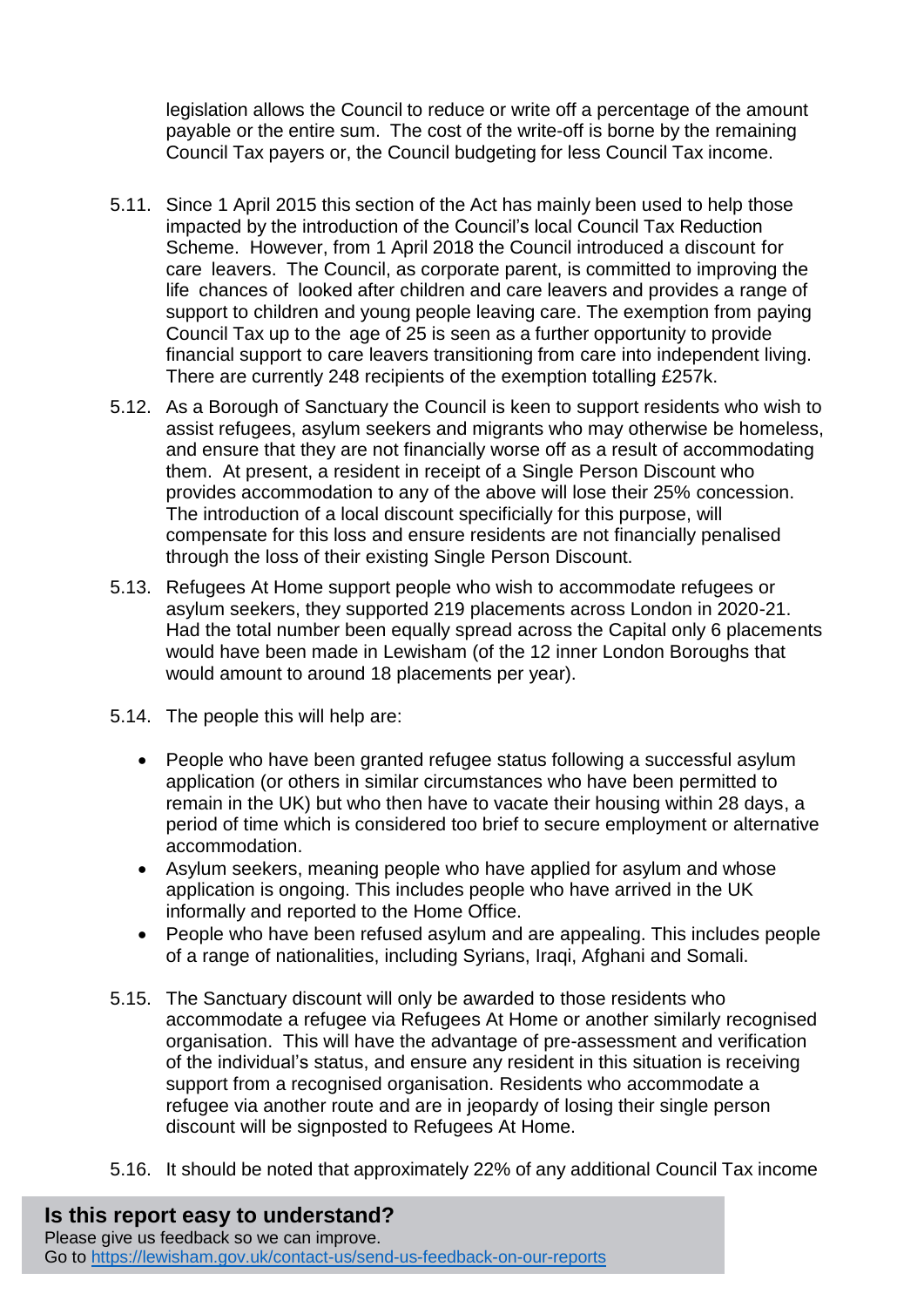generated as a result of the variation in discounts is attributable to the Greater London Authority (GLA) in line with their precept element of the Council Tax.

5.17. These discounts and exemptions form part of the Council Tax Base calculation and therefore need to be agreed at this time.

#### **6. The Council Tax Base**

- 6.1 The calculation of the Council Tax Base has been prepared in accordance with the regulations 'Local Authorities (Calculation of Council Tax Base) Regulations 2012 (SI: 2012: 2914)'.
- 6.2 The regulations specify a formula for this calculation, which for 2022/23

is:

 $((H - Q + E + J) - Z)$  x  $(F / G)$ 

Where:

H is the number of chargeable dwellings in that band, calculated in accordance with the regulations.

Q is a factor to take account of the discounts to which the amount of Council Tax payable was subject in that band, estimated in accordance with the regulations.

E is a factor to take account of the premiums, if any, to which the amount of Council Tax payable was subject in that band, estimated in accordance with the regulations.

J is the estimated variations in the Tax Base from changes after 30 November 2021 from factors such as:

- New properties and properties being banded.
- Variations in numbers of exempt properties.
- Successful Appeals against bandings.
- Variations in the number of discounts.

Z is the total amount that the authority estimates will be applied in relation to the authority's Council Tax Reduction Scheme in relation to the band, expressed as an equivalent number of chargeable dwellings in that band.

F is the proportion of Council Tax to be paid for dwellings in that band.

G as compared with a Band D property, using the proportions in the 1992 Act.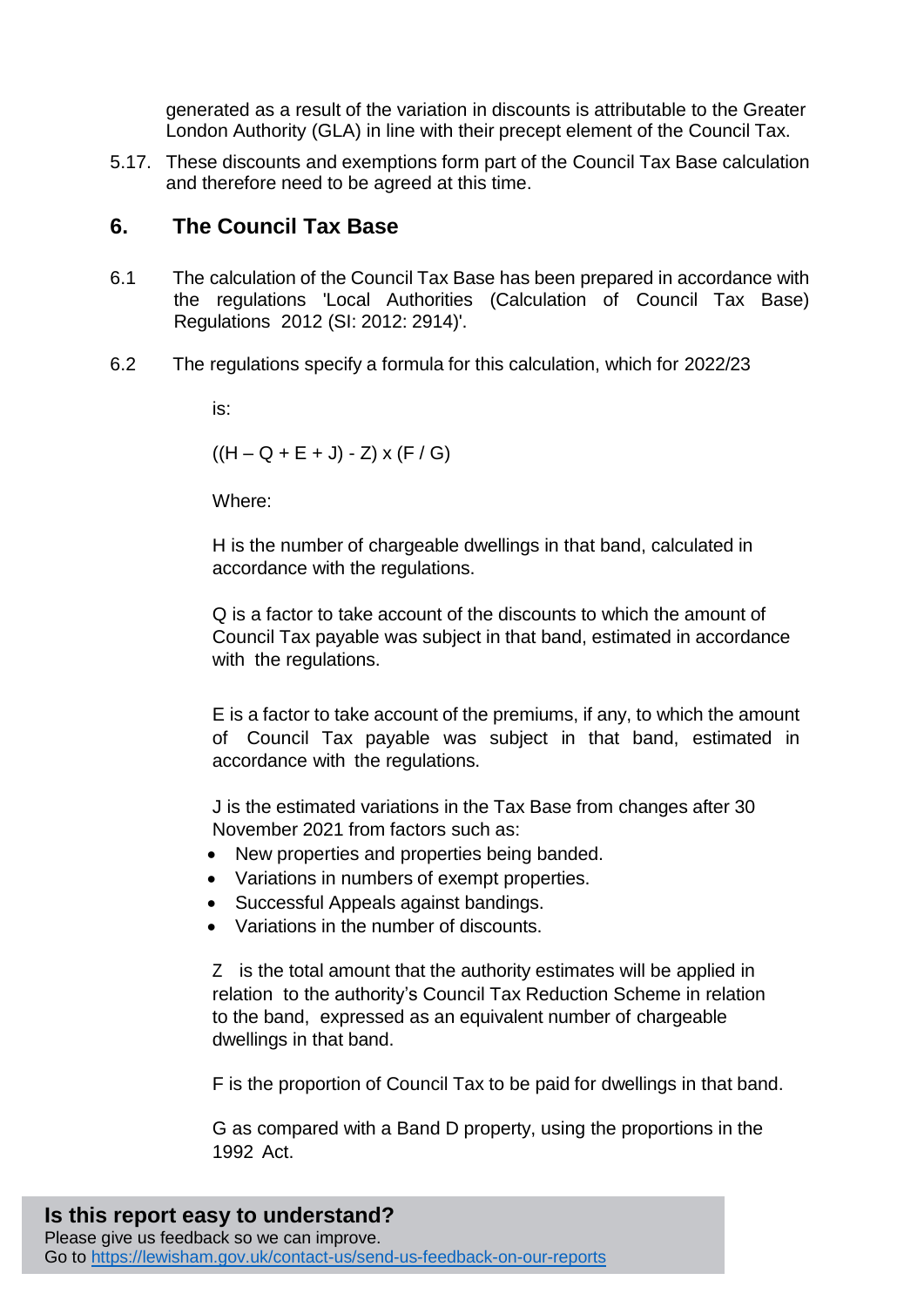6.3 The proportions applicable to the various Council Tax bands (the 'basic' band being D) are as follows:-

| <b>Band</b>                   |  |   |     |     |  |
|-------------------------------|--|---|-----|-----|--|
| <b>Proportion</b><br>(ninths) |  | ັ | ت ' | כ ו |  |

6.4 The Council's basic tax is calculated in respect of Band D. Therefore, Band A properties pay 6/9 of the basic tax, Band B properties 7/9 of the basic tax and so on, up to Band H where the tax is 18/9 or twice the tax at Band D.

| <b>Band</b>                          | <b>Relevant Amount (i.e.</b><br>number of dwellings) |
|--------------------------------------|------------------------------------------------------|
| A                                    | 3,559.3                                              |
| R                                    | 19,406.2                                             |
| C                                    | 32,862.8                                             |
| D                                    | 23,123.5                                             |
| Е                                    | 8,480.7                                              |
| F                                    | 3,709.4                                              |
| G                                    | 2,110.5                                              |
| Н                                    | 329.5                                                |
| <b>Aggregate of Relevant Amounts</b> | 93,584.1                                             |

#### **7. Calculation of the Council Tax Base**

7.1 Regulation 3 of the 'Local Authorities (Calculation of Council Tax Base) Regulations 2012 (SI: 2012: 2914), requires that the Council's Tax Base for a financial year shall be calculated by applying the formula:

 $A \times B = T$ 

Where:

A - is the total of the relevant amounts for that year for each of the valuation bands, which is shown or is likely to be shown for any day in that year in the authority's valuation list as applicable to one or more dwellings situated in its area.

B - is the Authority's estimate of its collection rate for that year.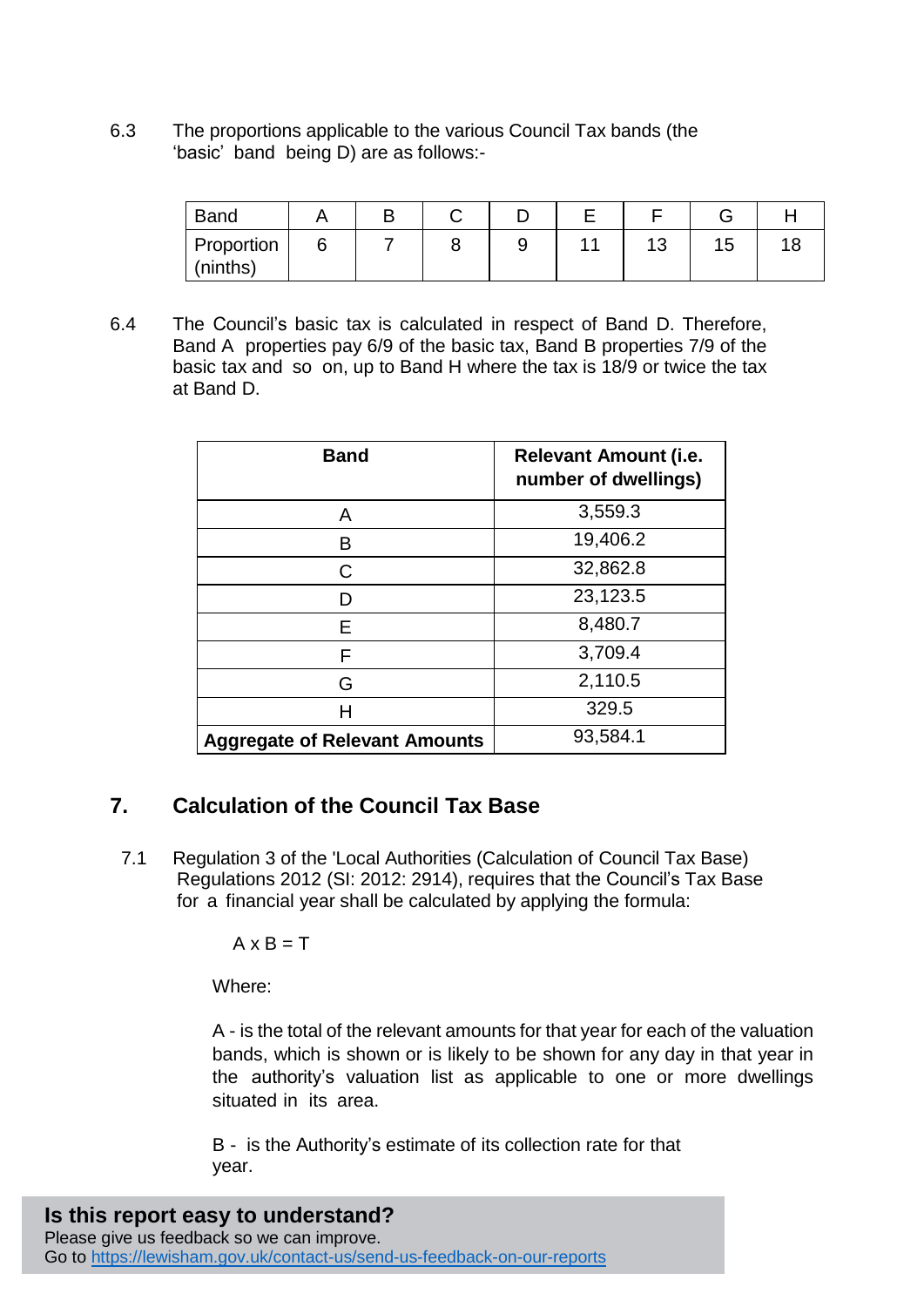- T is the calculated Council Tax Base for that year.
- 7.2 In accordance with the requirements of the regulations and following from the calculations in this report, the calculation of the Council Tax Base for the London Borough of Lewisham in 2022/23 is as follows:

|                               | 2020/21  | 2021/22  | 2022/23  |
|-------------------------------|----------|----------|----------|
| Total of relevant amounts (A) | 92,885.9 | 93,278.2 | 93,584.1 |
|                               |          |          |          |
| Collection rate $(B) =$       | 97.0%    | 95.0%    | 95.0%    |
| Council Tax Base (T)          | 90,099.3 | 88,614.2 | 88,904.9 |

7.3 The detailed calculations proposed for the London Borough of Lewisham for 2022/23 are set in the annual Council Tax Base return to government, attached at Appendix A.

### **8. Estimate of the Collection Rate**

- 8.1 The Regulations require that the Council estimates its collection rate for the financial year. This is the Council's estimate of the total amount in respect of its Council Tax for the year payable into its Collection Fund and transferable between its General Fund and Collection Fund, and which it estimates will ultimately be transferred.
- 8.2 Council Tax collection in Lewisham has been held steady in recent years, reflecting the work of the service to enforce debts more effectively against those able to pay and to make reasonable arrangements for debtors in genuine financial hardship. However, collection has been more challenging than ever this year owing to the continued impact of the Covid-19 pandemic and is expected to remain so into 2022/23.
- 8.3 Action to recover late or unpaid Council Tax was suspended at the commencement of the lockdown in March 2020. HM Courts & Tribunals Service ceased court activity including issuing summons, holding Liability Order hearings and any action leading to the involvement of Enforcement Agents. As a result of the suspended collection activities, either voluntarily by the Council or imposed by the Government, Council Tax collection was severely impacted in 2020/21 and remains difficult in 2021/22 with the HM Courts & Tribunals Service still not operating at pre-pandemic capacity for most of the year.
- 8.4 Collection will remain challenging in the current uncertain economic environment. The Council continues to collect monies it is owed albeit via a moderated collection process and has implemented additional safeguarding checks to ensure additional help and support is provided where a need is identified.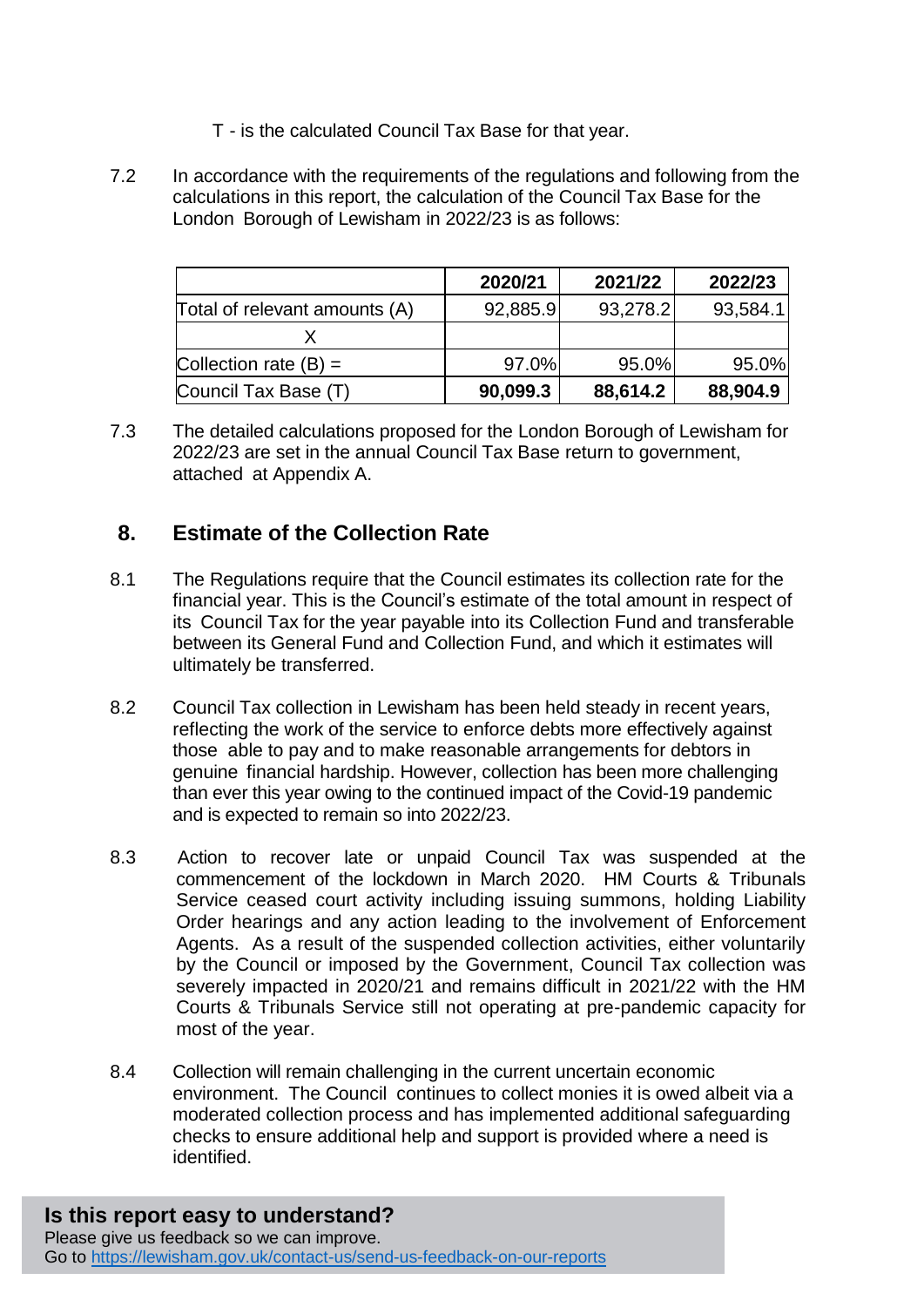- 8.5 The in-year collection rate is reported to members in the regular financial monitoring. It is proposed to maintain the estimated collection rate at 95%, to reflect the ongoing recessionary impact that the pandemic has caused.
- 8.6 The initial Discretionary Hardship Fund (set up to assist those households experiencing exceptional financial hardship) was retracted at the end of March 2015. Claimants who find themselves in this financial position can make an application under Section 13A (1)(c) of the Local Government Finance Act (1992) on the grounds of severe financial hardship. The provision is available irrespective of the Council Tax Reduction Scheme decided upon for future years.

### **9. 2022/23 NNDR Expected Income**

- 9.1 Under the Local Government Finance Act 2012, the system of national pooling of business rates was repealed and replaced with the Business Rates Retention scheme. The new scheme commenced on 1 April 2013 and requires the meeting of full Council to formally approve the NNDR1 return to government by 31 January, immediately preceding the financial year to which it relates.
- 9.2 The NNDR1 contains details of the rateable values shown for the Authority's local rating list as at 30 September. It enables the Council to calculate the expected income in respect of business rates for the year, a proportion of which the Council retains.
- 9.3 Under the 2022/23 system, the London Borough of Lewisham will retain 30% of all business rates collected within the borough, 37% is attributed to the Greater London Authority and the remaining 33%, known as the Central Share, is passed to the Government.
- 9.4 The Government removed the 'no detriment' guarantee 100% pilot pool status for London for 2020/21. However, the GLA and the 33 London billing authorities, through decisions made collectively by the London Councils Leaders Committee and the Mayor, continued the business rates retention pool in 2020/21. With the impact of Covid-19 the Council may now need to contribute to the pool. This depends on how the individual boroughs tax bases have been impacted through the period of disruption due to Covid, the business rates income compensation scheme, and how recovery of the tax base evolves. London ceased pooling for 2021/22 with no decision of future years at present.
- 9.5 The Council is in the process of completing the 2022/23 NNDR1 form which is due for submission on the 31st January 2022. The information used to calculate the net yield in this report is therefore based on the new rateable value and is an estimate. There is an expectation that data requirements for the NNDR1 and NNDR3 returns will change in the future years.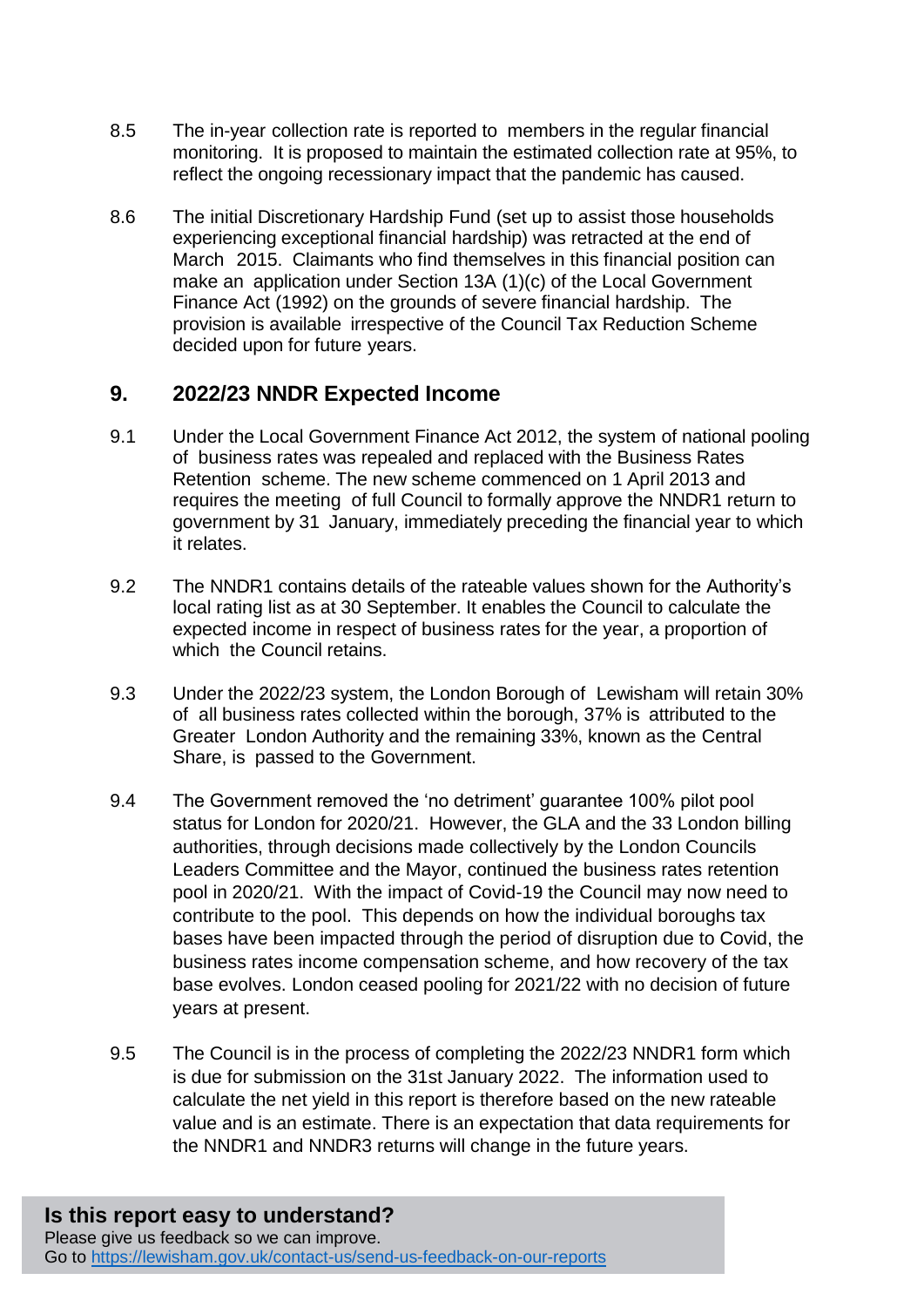- 9.6 In summary, the Council estimates that it will collect £70m in 2022/23.
- 9.7 It should be noted the figure above shall be subject to change as a result of recent Government announcements on the various relief schemes. The Council is awaiting full guidance on the Transitional, Retail, Hospitality and Leisure, and the Supporting Small Business schemes for 2022/23. The revised figure will be much clearer in January 2022 when the new software to apply these reliefs becomes available, and when the NNDR1 return is completed.

|                        | 2021/22 |       | 2022/23                                                     |      |  |  |  |
|------------------------|---------|-------|-------------------------------------------------------------|------|--|--|--|
| <b>Business Rates*</b> |         |       | Percentage Share   Amount £m   Percentage Share   Amount £m |      |  |  |  |
| <b>Central Share</b>   | 33%     | 22.44 | 33%                                                         | 23.1 |  |  |  |
| Lewisham               | 30%     | 20.40 | 30%                                                         | 21.0 |  |  |  |
| GLA                    | 37%     | 25.16 | 37%                                                         | 25.9 |  |  |  |
| Total                  | 100%    | 68.00 | 100%                                                        | 70.0 |  |  |  |

9.8 The full distribution is as shown below:

\*After allowing for transitional arrangements, small business rate uplift/relief, exemptions, allowances, business rates supplements and BRS relief, collection rate and appeals allowance, and the already known extensions of Covid-19 measures to support the economy.

- 9.9 The Council will keep its entire share, but will also be in receipt of a top-up, the calculation of which is based on the DLUHC calculation of the Council's baseline funding level. This provisional 2022/23 funding level is £95.2m provided in the Local Government Finance Settlement announcement on 16 December 2021.
- 9.10 As the figures included on the NNDR1 return (due for submission by the 31 January 2022) are likely to vary from the estimated level disclosed in this report due to the amendments required for the recently announced additional relief measures, delegation is sought from Council to allow the opportunity to revise the Tax Base and approve a revised and more accurate position.
- 9.11 Mayor and Cabinet is asked to endorse this estimate and agree to recommend to Council the delegation of the approval of the final 2022/23 NNDR 1 return to the Executive Director for Corporate Resources.

### **10. Council Tax Reduction Scheme (CTRS)**

10.1 On 1 April 2013 the Council implemented a local CTRS which passed on the government cut in grant in full to 24,648 working age households previously in receipt of Council Tax Benefit. Pensioners are protected from the changes under legislation maintaining their support at least in line with Council Tax Benefit levels.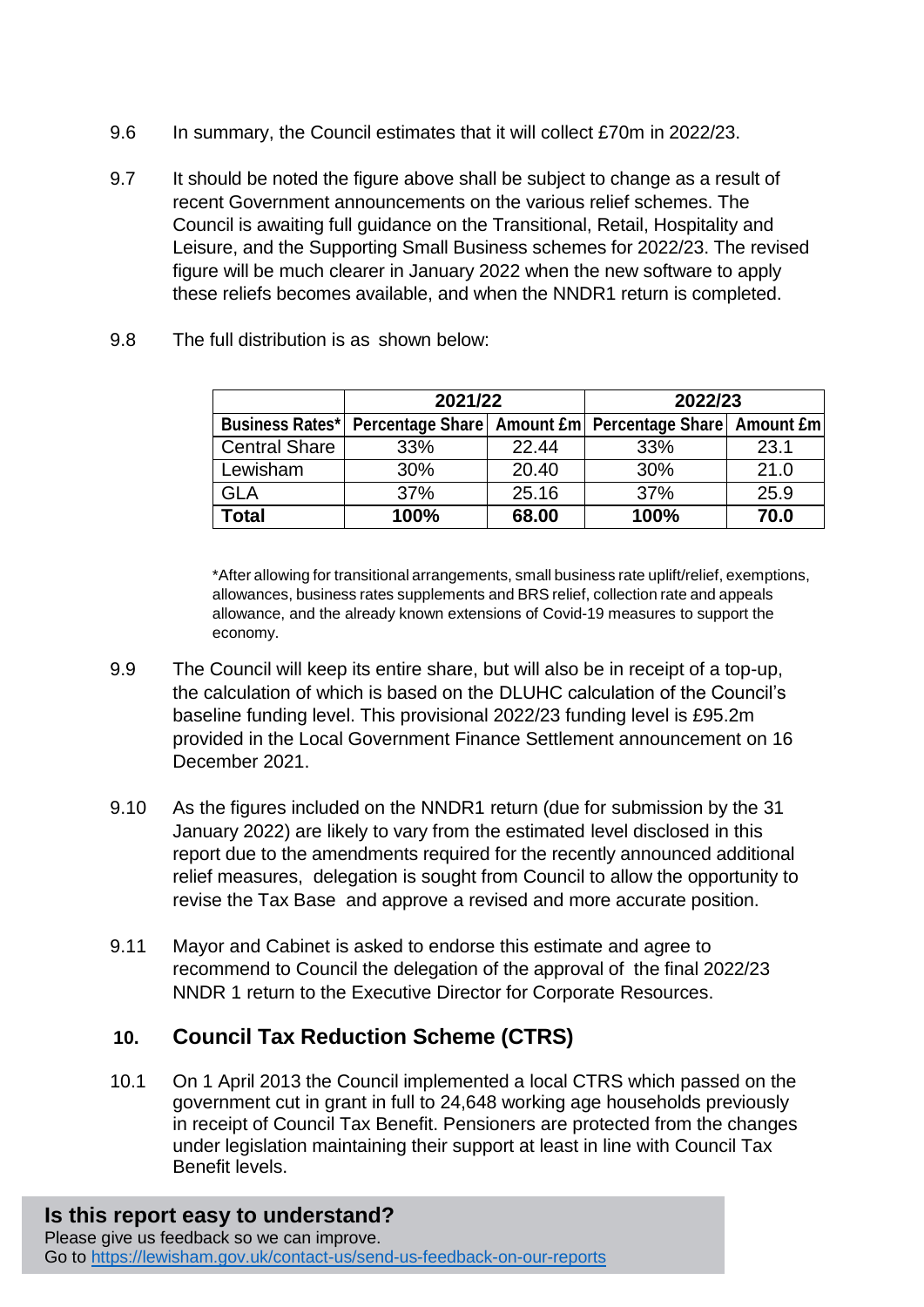10.2 On the 12th December 2018, the Mayor decided that no changes should be made to the CTRS for 2019/20 and that the Council should continue to pass on the government cut in funding to working age claimants as was the case for 2020/21 and 2021/22. It is recommended that this should continue in 2022/23. This will mean eligible claimants will need to contribute a minimum of 25% towards their Council Tax.

#### **11. Financial implications**

- 11.1 This report proposes that a Council Tax Base of 88,904.9 be set for 2022/23. This represents an increase of 290.7 chargeable dwellings from the Council Tax Base of 2021/22, reflecting a small growth in dwellings and the collection rate held constant.
- 11.2 Officers believe that maintaining the collection rate at 95% for 2022/23 is realistic and prudent based on the sustained impact on collection from the Covid-19 pandemic extending beyond 2021/22 and into 2022/23. In line with current policy, the collection rate target is subject to review annually.
- 11.3 In respect of the Care Leavers exemption the annual cost to date is £257k. In respect of CTRS, the annual cost is approximately £20.524m. This represents General Fund revenue forgone which has been met through reductions in expenditure in other areas of activity. In the short term at least, it cannot be met by increasing the Council Tax of others paying as the Council's Medium Term Financial Strategy already assumes the maximum levels of increase (1.99% annually) without triggering the need for a referendum.
- 11.4 Agreeing the proposed changes to the Council Tax Premium charged to long term empty properties will result in the Council generating an extra £60,000 in Council Tax revenue annually from 13 properties that have been empty for 10 years or more. Moreover, it will discourage owners from keeping much needed residential property in the borough empty.
- 11.5 In respect of the proposed Sanctuary Discount of 25%, there are no detailed figures as to the number of Lewisham residents who may be eligible, to-date there has been only one such case, so it is anticipated that applications will be low. However the scheme is proposed to ensure that those in receipt of the Single Person Discount are no worse off financially and so this is a like-for-like impact on the collection fund.
- 11.6 Consideration has also been given to the unprecedented events brought about by the pandemic, the current economic uncertainty and impact of wider government policy changes. Whilst it is difficult to predict the scale of the ongoing impact, it is inevitable that councils and residents across the country will continue to be affected in some way. People will remain concerned about their future and future household finances. The Council Tax section will continue to apply a supportive approach where warranted, and strive to collect from those with the means to pay.

# **Is this report easy to understand?**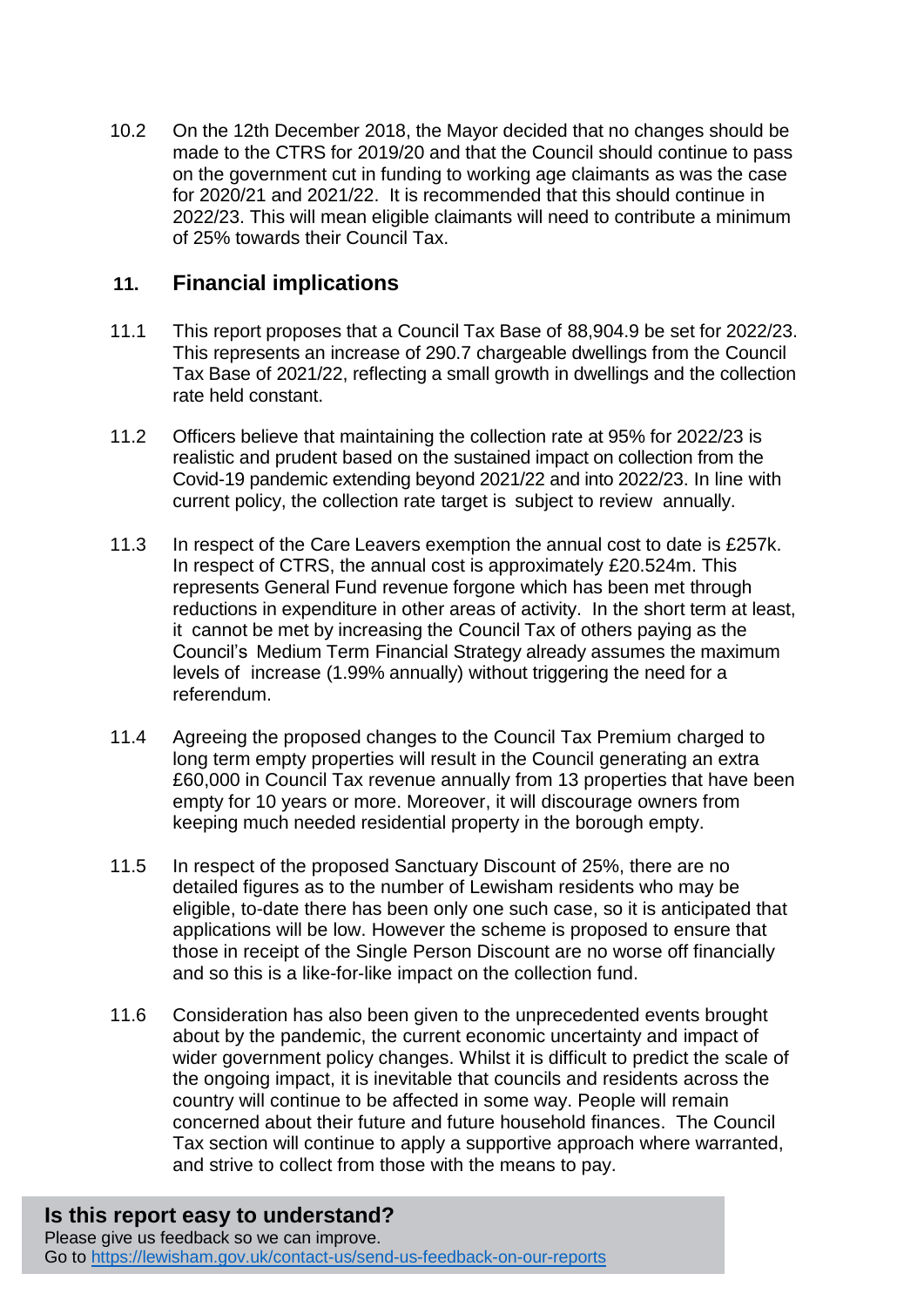## **12. Legal implications**

- 12.1 Members are referred to the legal requirements set out in the body of the report and particularly the changes brought in by the Local Authorities (Calculation of Council Tax Base) Regulations 2012 (section five) and the changes introduced by the Local Government Finance Act 2012, which set out a number of changes for Council tax payers discounts removal of some exemptions relating to empty homes (section six) and the current NNDR system (section ten).
- 12.2 Section 33 of the Welfare Reform Act 2012 abolished Council Tax Benefit. The Local Government Finance Act 2012 amends the Local Government Finance Act 1992 to make provision for council tax support through locally adopted CTRSs. A report setting out the CTRS for 2018/19 was presented to Mayor & Cabinet on 12 December 2018. That Report contained the outcome of the consultation and determined that a local CTRS be retained from 1 April 2019 that passes on any shortfall in government funding, as set out in section 11 and additional support be delivered to the most vulnerable residents through use of the existing provision within Section 13A (1) (c) of the 1992 Local Government Finance Act.
- 12.3 Section 13A(1)(c) of the Local Government Finance Act 1992 provides that the Council may reduce the amount of council tax which a person is liable to pay in respect of any chargeable dwelling and any day (as determined in accordance with sections 10 to 13) to such extent as the billing authority for the area in which the dwelling is situated thinks fit (i.e. discretionary discounts).
- 12.4 Discretionary discounts recognise that an Authority's Local Council Tax Reduction Scheme does not always meet the household's full Council Tax liability. The Council has the right to choose whether to use its powers on a case-by-case basis or it also has the right to specify a class of use. A class of use is where several people who pay Council Tax fall into a group because their circumstances are similar.
- 12.5 In accordance with the Local Government Finance Act 1992 and related Statutory Instruments, the Authority is required to decide its Council Tax Base for 2022/23 by no later than 31 January 2022.
- 12.6 The recommendations in this report relate to non-executive functions in respect of which decisions are reserved to and must be made by Council. Accordingly Mayor and Cabinet are making recommendations to Council only. As such this report is not a Key Decision under the Constitution as no executive decision is being made.

Equalities Legislation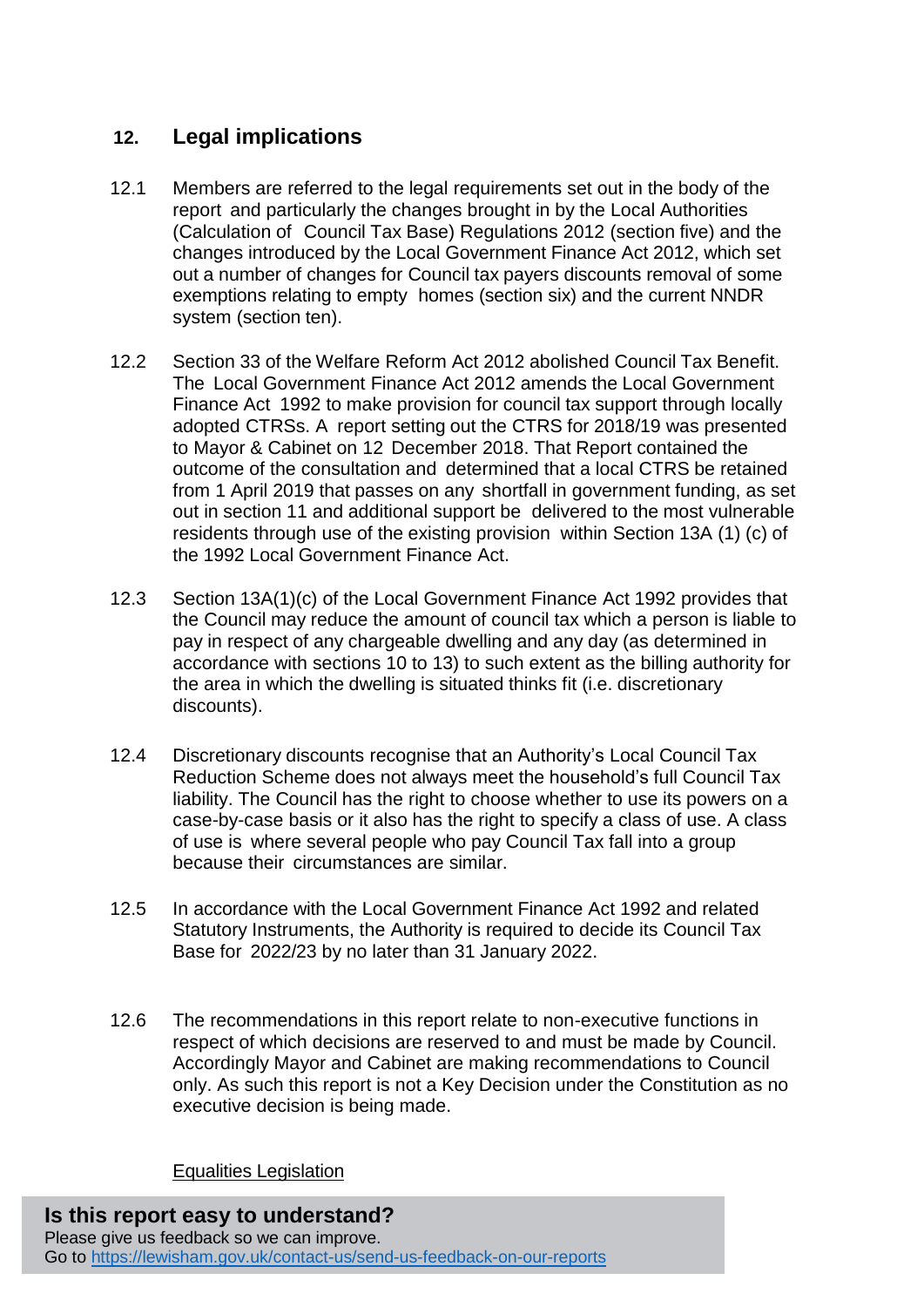- 12.7 The Equality Act 2010 (the Act) introduced a public sector equality duty (the equality duty or the duty). It covers the following protected characteristics: age, disability, gender reassignment, marriage and civil partnership, pregnancy and maternity, race, religion or belief, sex and sexual orientation.
- 12.8 In summary, the Council must, in the exercise of its functions, have due regard to the need to:
	- eliminate unlawful discrimination, harassment and victimisation and other conduct prohibited by the Act.
	- advance equality of opportunity between people who share a protected characteristic and those who do not.
	- foster good relations between people who share a protected characteristic and those who do not.
- 12.9 It is not an absolute requirement to eliminate unlawful discrimination, h a r a s s m e n t , victimisation or other prohibited conduct, or to promote equality of opportunity or foster good relations between persons who share a protected characteristic and those who do not. It is a duty to have due regard to the need to achieve the goals listed in the paragraph above.
- 12.10 The weight to be attached to the duty will be dependent on the nature of the decision and the circumstances in which it is made. This is a matter for the Mayor, bearing in mind the issues of relevance and proportionality. The Mayor must understand the impact or likely impact of the decision on those with protected characteristics who are potentially affected by the decision. The extent of the duty will necessarily vary from case to case and due regard is such regard as is appropriate in all the circumstances.
- 12.11 The Equality and Human Rights Commission has issued Technical Guidance on the Public Sector Equality Duty and statutory guidance entitled "Equality Act 2010 Services, Public Functions & Associations Statutory Code of Practice". The Council must have regard to the statutory code in so far as it relates to the duty and attention is drawn to Chapter 11 which deals particularly with the equality duty. The Technical Guidance also covers what public authorities should do to meet the duty. This includes steps that are legally required, as well as recommended actions. The guidance does not have statutory force but nonetheless regard should be had to it, as failure to do so without compelling reason would be of evidential value. The statutory code and the technical guidance can be found at:

[https://www.equalityhumanrights.com/en/advice-and-guidance/equality](https://www.equalityhumanrights.com/en/advice-and-guidance/equality-act-codes-practice)[act-](https://www.equalityhumanrights.com/en/advice-and-guidance/equality-act-codes-practice) [codes-practice](https://www.equalityhumanrights.com/en/advice-and-guidance/equality-act-codes-practice)

[https://www.equalityhumanrights.com/en/advice-and-guidance/equality](https://www.equalityhumanrights.com/en/advice-and-guidance/equality-act-technical-guidance)[act-](https://www.equalityhumanrights.com/en/advice-and-guidance/equality-act-technical-guidance) [technical-guidance](https://www.equalityhumanrights.com/en/advice-and-guidance/equality-act-technical-guidance)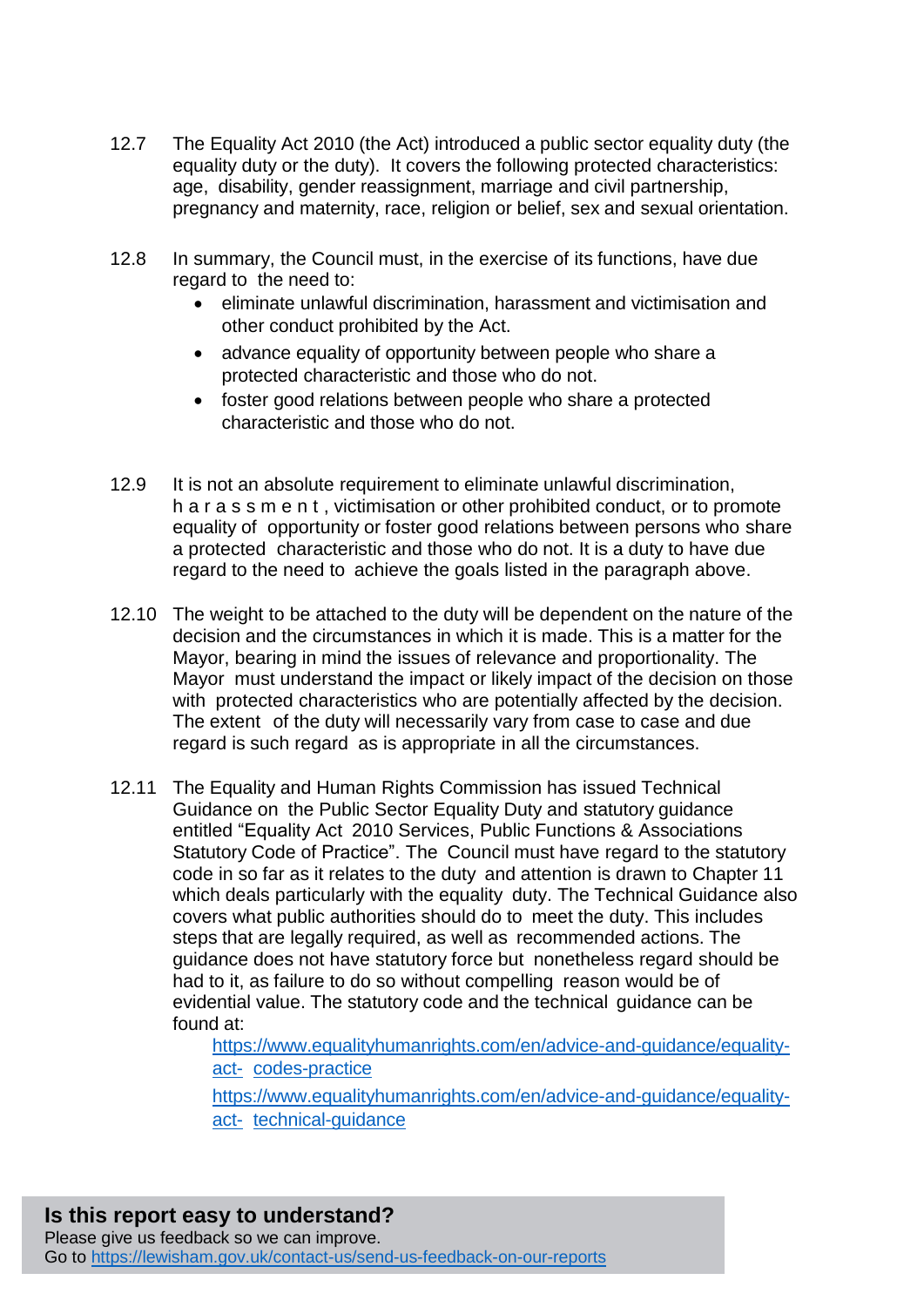- 12.12 The Equality and Human Rights Commission (EHRC) has previously issued five guides for public authorities in England giving advice on the equality duty: [The essential guide to the public sector equality duty](https://www.equalityhumanrights.com/en/node/691) [Meeting the](https://www.equalityhumanrights.com/en/node/562)  [equality duty in policy and decision-making.](https://www.equalityhumanrights.com/en/node/562)
- 12.13 [Engagement and the equality duty: A guide for public authorities](https://www.equalityhumanrights.com/en/node/820) [Objectives](https://www.equalityhumanrights.com/en/node/1461)  [and the equality duty. A guide for public authorities](https://www.equalityhumanrights.com/en/node/1461)
- 12.14 [Equality Information and the Equality Duty: A Guide for Public Authorities](https://www.equalityhumanrights.com/en/node/838)
- 12.15 The essential guide provides an overview of the equality duty requirements including the general equality duty, the specific duties and who they apply to. It covers what public authorities should do to meet the duty including steps that are legally required, as well as recommended actions. The other four documents provide more detailed guidance on key areas and advice on good practice. Further information and resources are available at: [https://www.equalityhumanrights.com/en/advice-and-guidance/public-sector](https://www.equalityhumanrights.com/en/advice-and-guidance/public-sector-equality-duty-guidance#h1)[equality-duty-guidance#h1](https://www.equalityhumanrights.com/en/advice-and-guidance/public-sector-equality-duty-guidance#h1)

### **13. Equalities implications**

13.1 Every effort will be made to ensure that Council Tax payers, particularly those who are from disadvantaged groups, receive prompt and accurate Council Tax bills, and that those who are eligible for exemptions and discounts - such as the disabled people, single people and those on low incomes, are encouraged to claim them. Consistent with the Legal Implications noted above.

#### **14. Climate change and environmental implications**

14.1 There are no specific environmental implications directly arising from this report.

#### **15. Crime and disorder implications**

15.1 There are no specific environmental implications directly arising from this report.

#### **16. Health and wellbeing implications**

16.1 There are no specific environmental implications directly arising from this report.

#### **17. Background papers**

17.1 There are no further background papers relevant to this report.

#### **18. Glossary**

## **Is this report easy to understand?**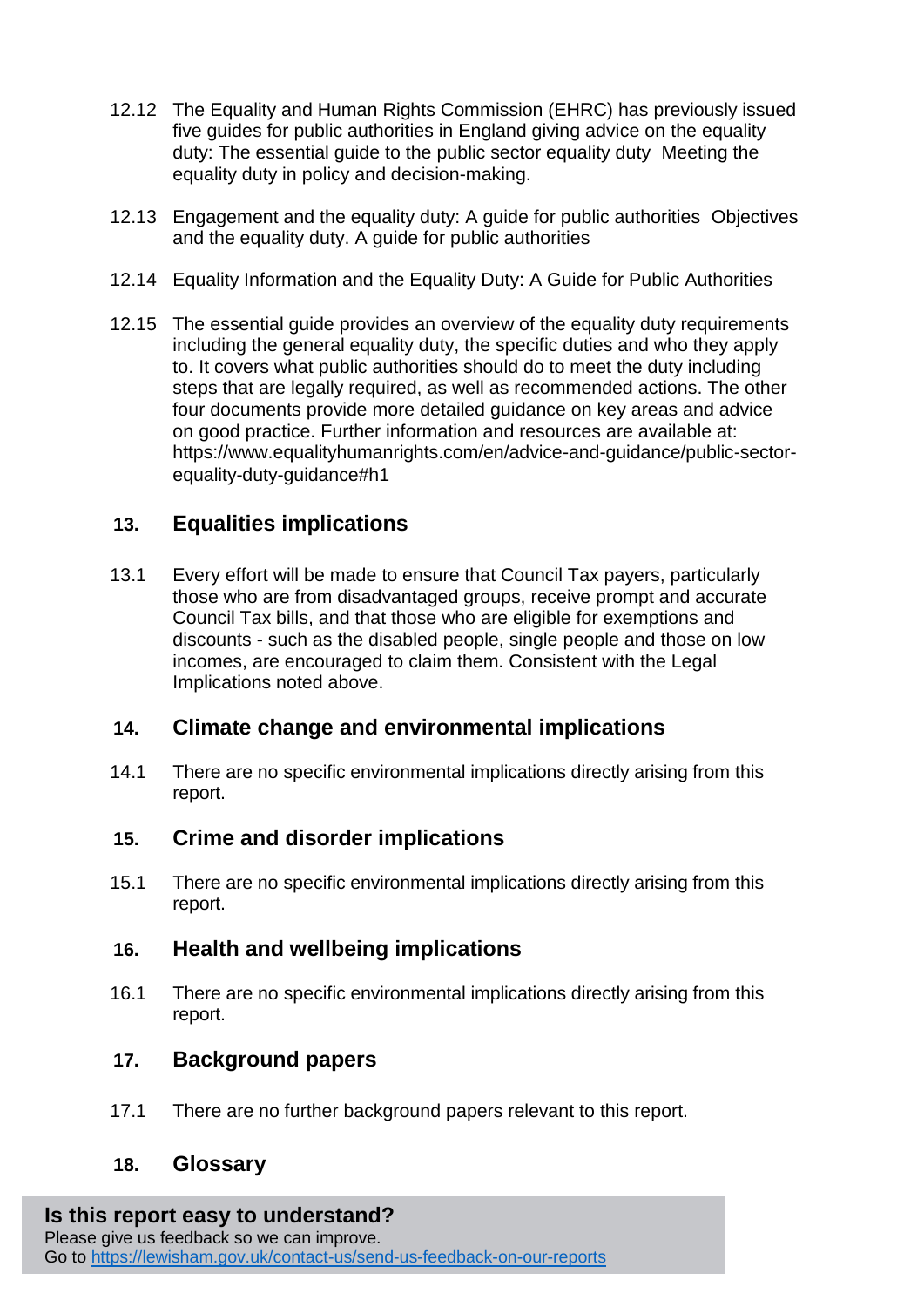| Term                                                 | <b>Definition</b>                                                                                                                                                                                                                                                                                                                            |
|------------------------------------------------------|----------------------------------------------------------------------------------------------------------------------------------------------------------------------------------------------------------------------------------------------------------------------------------------------------------------------------------------------|
| <b>Council Tax</b>                                   | <b>Council tax</b> is a system of local taxation collected by<br>local authorities. It is a tax on domestic properties. Each<br>dwelling falls into one of eight 'Bands' based on property<br>value, and there are 8 council tax bands in total ranging<br>from A to H.                                                                      |
| <b>Council Tax Base</b>                              | A "tax base" is the number of Band D equivalent<br>dwellings in a local authority area.                                                                                                                                                                                                                                                      |
| <b>NNDR</b>                                          | <b>NNDR</b> stands for National Non Domestic Rates, more<br>commonly known as Business Rates. Business rates in<br>England is a tax on the occupation of non-domestic<br>property.                                                                                                                                                           |
| <b>Council Tax Reduction</b><br><b>Scheme (CTRS)</b> | The Council Tax Reduction Scheme provides financial<br>assistance with Council Tax bills for residents who are on<br>a low income. The government abolished the national<br>Council Tax Benefit scheme for working-age people from<br>April 2013, and it was replaced with local schemes<br>decided upon by each individual Local Authority. |
| <b>Greater London Authority</b><br>(GLA)             | The Greater London Authority (GLA) is a top-tier<br>administrative body responsible for the strategic<br>administration of Greater London.                                                                                                                                                                                                   |

### **19. Report author and contact**

- 19.1 For further information on this report, please contact: Katharine Nidd, Head of Strategic Finance, Planning and Commercial on 020 8314 6651 or Mick Lear Acting Director of Resident and Business Services on 020 8314 6040.
- 19.2 Financial implications provided by Katharine Nidd and legal implications by Jeremy Chambers.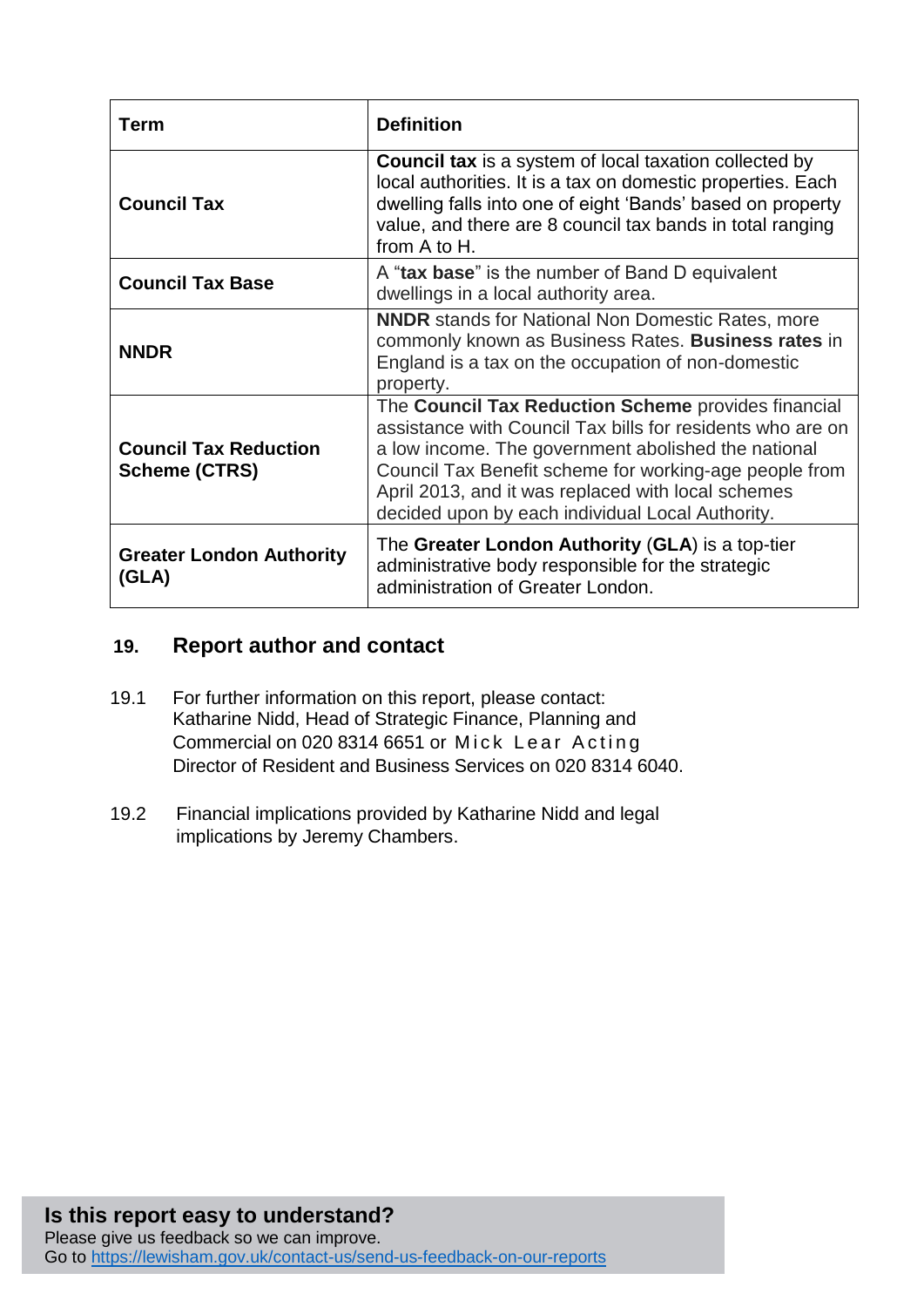#### **APPENDIX A**

CTB Form

| CTB(October 2021)<br><b>Calculation of Council Tax Base</b><br>Finance e-mail to : classistageommenties.gov.uk<br>Finance enter your details after checking that you have selected the correct local authority name.                                                                                          |                               |                                  |                                  |                     |                                 |                            |                                  |                                                                       |                                  |                                   |
|---------------------------------------------------------------------------------------------------------------------------------------------------------------------------------------------------------------------------------------------------------------------------------------------------------------|-------------------------------|----------------------------------|----------------------------------|---------------------|---------------------------------|----------------------------|----------------------------------|-----------------------------------------------------------------------|----------------------------------|-----------------------------------|
| <b>Electric Communication of the Communication of the Communication of the Communication</b><br><b>Revistor</b><br>Please select your local authority's name from this list<br>Lincoln<br>Livingson<br>Luter                                                                                                  |                               |                                  |                                  |                     | ∍                               |                            |                                  |                                                                       |                                  | Var. 1.1                          |
| Check that this is your authority: Lewislam<br>Ecode:<br>Local authority contact name:<br>Local subjectly contact telephone number :<br>Local authority contact e-mail address :                                                                                                                              | 85018                         |                                  |                                  |                     |                                 |                            |                                  |                                                                       |                                  |                                   |
| CTROdober 2021) form for a Lewisham<br>Band A critical to<br>Deelings shown on the Valuation List<br>disabled refer                                                                                                                                                                                           |                               |                                  |                                  |                     |                                 |                            |                                  | Completed forms aboutd be received by DLUVC by Friday 18 October 2021 |                                  |                                   |
| for the authority on<br>Monday 13 September 2021<br>Part 1                                                                                                                                                                                                                                                    | reduction<br><b>COLLEGN 1</b> | <b>Band A</b><br><b>COLUMN 2</b> | <b>Band B</b><br><b>COLUMN 3</b> | Band C. COLUMN<br>٠ | <b>Band D</b><br><b>COLUMNS</b> | <b>Band E COLLERN</b><br>٠ | <b>Band F</b><br><b>COLUMN 7</b> | Band G<br><b>COLLEN #</b>                                             | <b>Bend H</b><br><b>COLLIMNS</b> | <b>TOTAL</b><br><b>COLLEGN 10</b> |
| 1. Total number of dwellings on the Valuation List                                                                                                                                                                                                                                                            |                               | 1,824                            | 35,465                           | 46,950              | 27,198                          | 7,887                      | 2,786                            | 1,382                                                                 | m                                | 130,000.0                         |
| 2. Number of dwellings on velastion list exempt on 4 Cobber 2021 (Class B & D to W<br>exemptions)                                                                                                                                                                                                             |                               | <b>RM</b>                        | 1,988                            | 1,042               | arr                             | ×                          | 耸                                | 19                                                                    | ٠                                | 3,574.0                           |
| 3. Number of demolished dwellings and dwellings autside area of authority on 4 October 2021 (please see notes)                                                                                                                                                                                                |                               | ¢                                | ٠                                | ٠                   | ø                               | ۰                          | ٠                                | ¢                                                                     | ó                                | 1.0                               |
| 4. Number of chargestie-dwellings on 4 October 2021 (treating demolished dwellings etc.as<br>everage dines 1-2-3)                                                                                                                                                                                             |                               | 8,000                            | 54,297                           | 45,771              | 20,000                          | 7,792                      | 2752                             | 1,363                                                                 | 190                              | 127,034.0                         |
| 5. Number of chargestie deelings in line 4 subject to disabled reduction on 4 October 2021                                                                                                                                                                                                                    |                               | Ŧ                                | 65                               | m                   | 128                             | Đ                          | 洒                                | Ħ                                                                     | ۰                                | 421.0                             |
| 5. Number of duelings effectively subject to council tax for this band by virtue of disabled relation technique                                                                                                                                                                                               | ×                             | 45                               | <b>Sta</b>                       | 136                 | <b>AT</b>                       | 器                          | 14                               | ٠                                                                     |                                  | 423.0                             |
| 7. Number of chargestie dealings adjusted in accordance with lines 5 and 6 (insel 4 6+6 or in the case of column 1, line 6)                                                                                                                                                                                   | ×                             | 8,148                            | 54,545                           | 45,794              | 28,730                          | <b>T.TTO</b>               | 2,741                            | 1,335                                                                 | 174                              | 127,034.0                         |
| It Number of dustings in line 7 ertified to a single adult household 25% decount on 4<br>October 2021                                                                                                                                                                                                         | ٠                             | 5,213                            | 17,520                           | 15,185              | 6,150                           | 1,390                      | 340                              | 145                                                                   | 12                               | 48,949.0                          |
| 9. Number of dwellings in line 7 estitled to a 20% discount on 4 October 2021 due to all but<br>one resident being disregarded for council tax purposes                                                                                                                                                       | ¢.                            | <b>bt</b>                        | 42                               | 580                 | 202                             | Ħ                          | Ħ                                | 10                                                                    | ٠                                | 1,455.0                           |
| 10. Number of dwellings in line 7 entitled to a 50% discount on 4 October 2021 due to all<br>residents being disnegarded for council be purposes                                                                                                                                                              | ۰                             | $\overline{\phantom{a}}$         | 18                               | 劸                   | 43                              | 磁                          | ÷                                | 2r                                                                    | 蟷                                | 220.0                             |
| 11. Number of dwellings in line 7 classed as second homes on 4 October 2021 (bankd from<br>Flex Empty teb)                                                                                                                                                                                                    |                               | 42                               | $\sigma$                         | 185                 | ٠                               | 28                         | ٠                                | a                                                                     | ۰                                | 480.0                             |
| 12. Number of dwellings in line 7 classed as empty and receiving a zerof& discount on 4<br>October 2021 (talket from File: Empty tet)                                                                                                                                                                         |                               | 188                              | <b>MAY</b>                       | 680                 | 251                             | 分                          | 加                                | 19                                                                    | ż                                | 1,836.0                           |
| 13. Number of dwellings in line 7 classed as empty and receiving a discount on 4 October<br>2021 and not shown in line 12 (talled from Fiex Empty tab)                                                                                                                                                        |                               | в                                | m                                | м                   | 2P                              | ٠                          | ä                                | $\bullet$                                                             | $\bullet$                        | <b>HITS</b>                       |
| 14. Number of deelings in line 7 classed as engly and being charged the Empty Homes.<br>Premium on 4 Cotabar 2021 (bifwd from Fiex Empty tab)                                                                                                                                                                 |                               | 109                              | 109                              | <b>TES</b>          | 30                              | $^{11}$                    | ٠                                | ×                                                                     | ۰                                | 428.0                             |
| 15. Total number of dwellings in line 7 classed as empty on 4 October 2021 (lines 12, 13 &<br>80.                                                                                                                                                                                                             |                               | 274                              | 769                              | <b>BSF</b>          | 301                             | 118                        | $\bullet$                        | 21                                                                    | ÷                                | 2,641.0                           |
| 9. Number of dwellings that are classed as empty on 4 October 2021 and have been for<br>rowthan 6 months.<br>(ii) These properties should have already been included in line 15 above.                                                                                                                        |                               | 302                              | 415                              | 490                 | 179                             | $\mathbf{r}$               | 霏                                | 15                                                                    | ż                                | 1,410.0                           |
| the The number of develops included in line 10 stone which are empty on 4 October 2021<br>because of the fooding that countried selected is December 2015 and 21 March 2016 and<br>are only empty because of the flooding                                                                                     |                               | ¢                                | ٠                                | ¢                   | ø                               | ¢                          | ٠                                | ¢                                                                     | ¢                                | 0.0                               |
| 15. The number of dwellings included in line 15 above which are empty on 4 October 2021<br>because of the flooding that commed between November 2019 and February 2020 and are<br>mly empty because of the flooding.                                                                                          |                               | ¢                                | ٠                                | ۰                   | ø                               | ۰                          | ٠                                | ø                                                                     | ó                                | <b>d.D</b>                        |
| 17. Number of clearlings that are cleased as enginy on 4 October 2021 and have been for<br>more than 6 months and are eighter to be treated under empty homes discount cleas ()<br>formerly Clease.A exemptions). Nel These properti<br>ne to show. Do NOT include any dwellings included in line 1tle shows. |                               | ۰                                | ٠                                | ø                   | ۰                               | ۰                          | ٠                                | ø                                                                     | ۰                                | 0.0                               |

#### **Is this report easy to understand?**